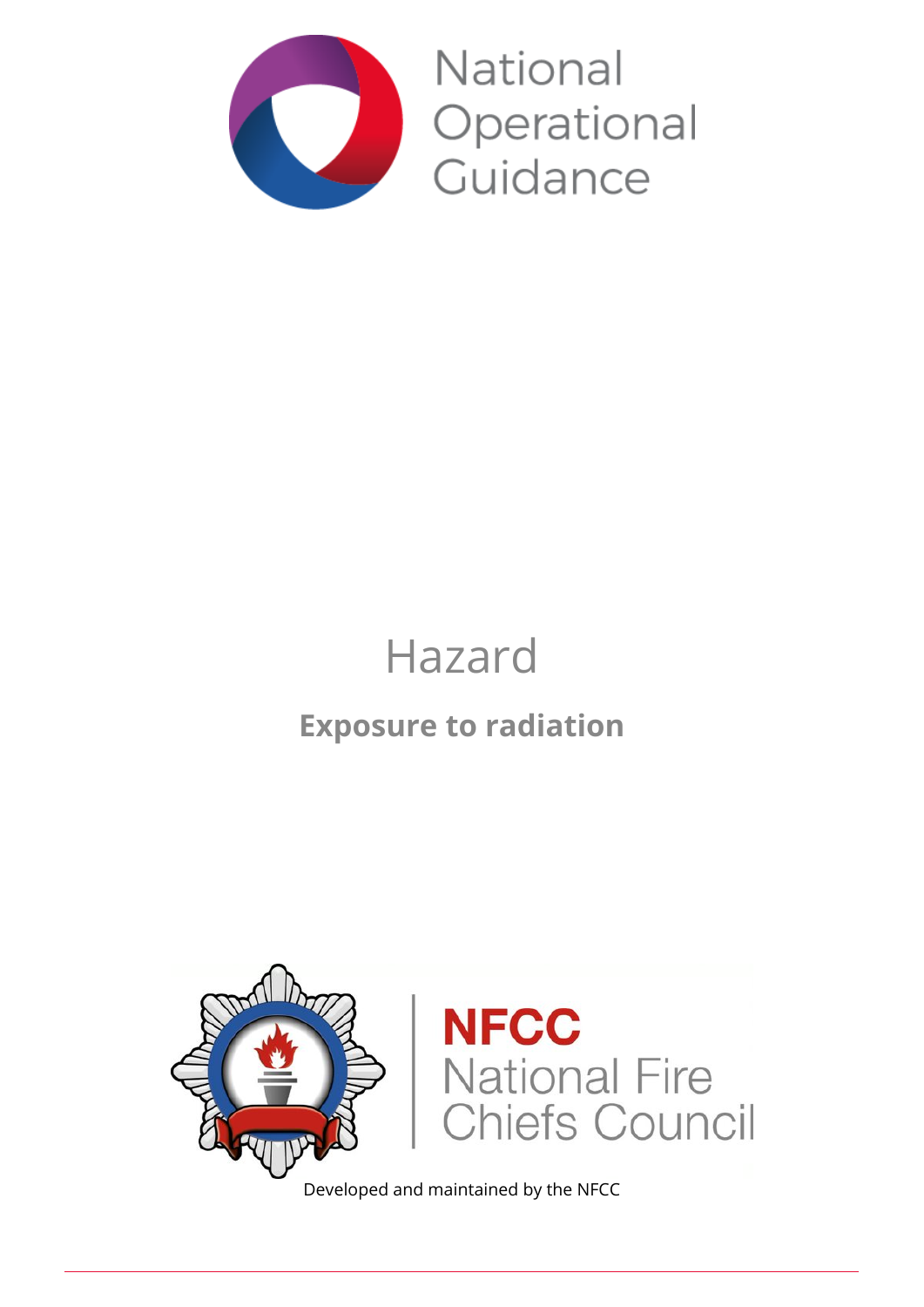



## Contents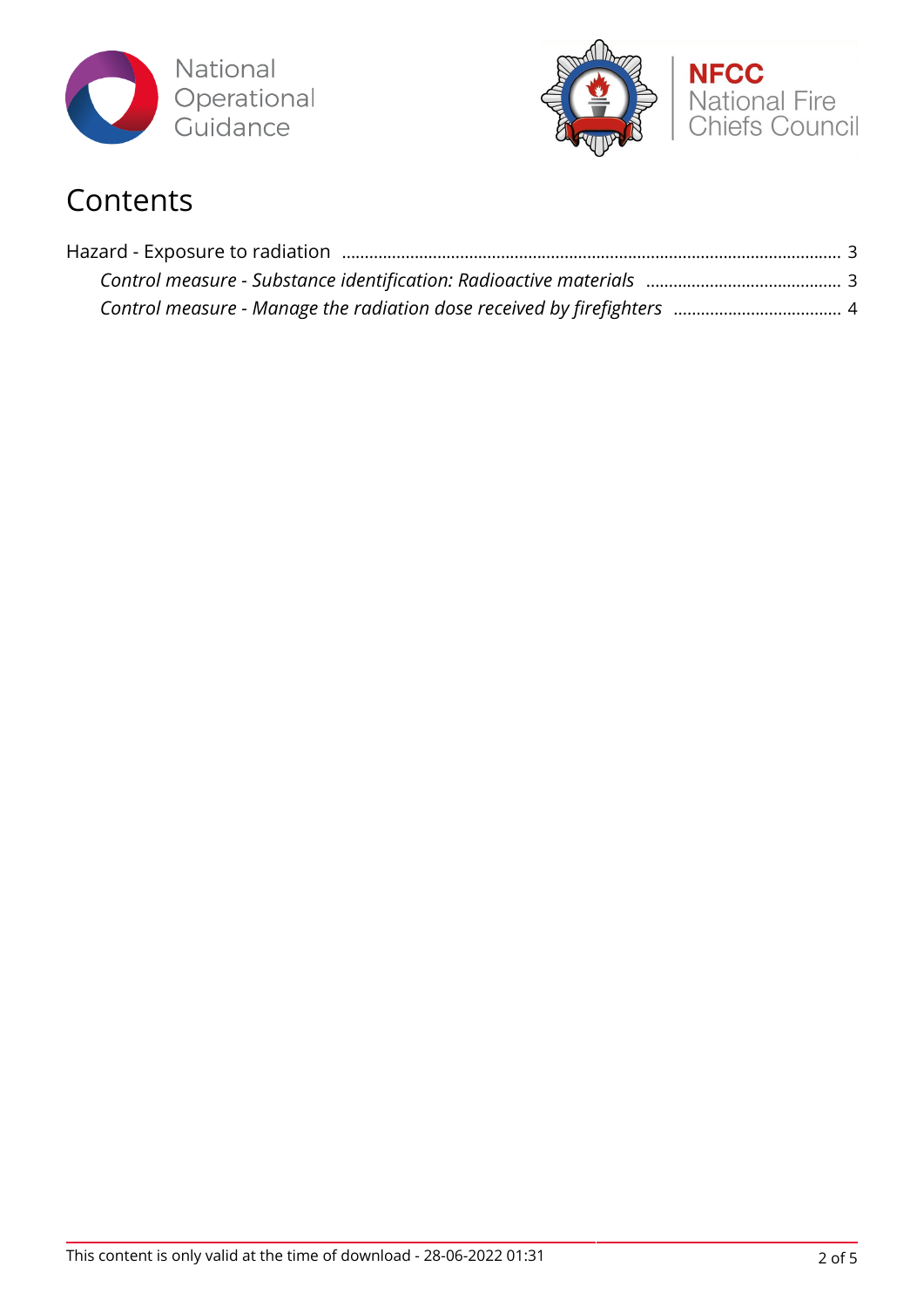





## Hazard - Exposure to radiation

### **Knowledge and understanding**

**Hazard Learning outcome**

Exposure to radiation Understand all associated hazard knowledge



Control measure - Substance identification: Radioactive materials

### **TRAINING SPECIFICATION**

### **Knowledge and understanding**

| <b>Control measure element</b>                                                                          | <b>Learning outcome</b>                                                                                                                     |
|---------------------------------------------------------------------------------------------------------|---------------------------------------------------------------------------------------------------------------------------------------------|
| Gather information and recognise symbols, labels and<br>other marking to identify radioactive materials | Understand:<br>• Classification and labelling of<br>radioactive materials<br>• Signage identifying the presence of<br>radioactive materials |

### **Practical application**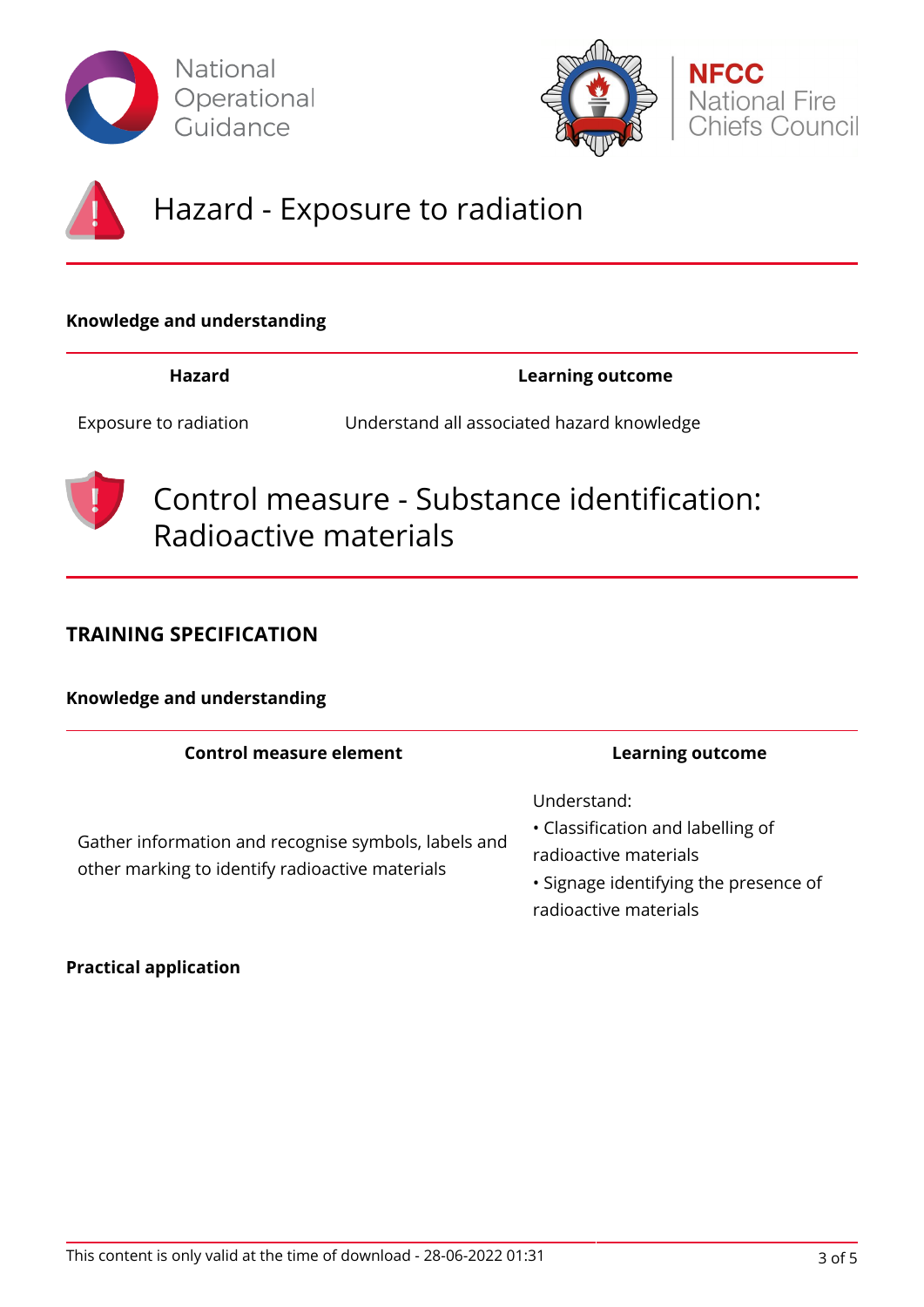





### **Control measure element Learning outcome**

Gather information and recognise symbols,

labels and other marking to identify

radioactive materials

Demonstrate the ability to:

• Use signs, labels and markings to identify the presence of radioactive materials

• Identify and interpret radioactive material incident information and where appropriate use detection equipment

• Use specialist advice to identify radioactive materials information

Refer to – Substance identification – Hazardous materials training specification



## Control measure - Manage the radiation dose received by firefighters

### **TRAINING SPECIFICATION**

### **Knowledge and understanding**

| <b>Control measure element</b>                        |            |
|-------------------------------------------------------|------------|
|                                                       | Und        |
|                                                       | $\cdot$ Th |
|                                                       | radi       |
|                                                       |            |
| Manage the radiation dose received by firefighters to | - 1        |
| as low as reasonably practicable (ALARP)              |            |
|                                                       | ᠇⊾         |

### **Learning outcome**

derstand:

- e factors for managing exposure to iation:
	- Time
	- **Distance**
	- **Shielding**
- The use of personal dosimeters
- The use of dose rate survey meters
- The considerations prior to an exposure event